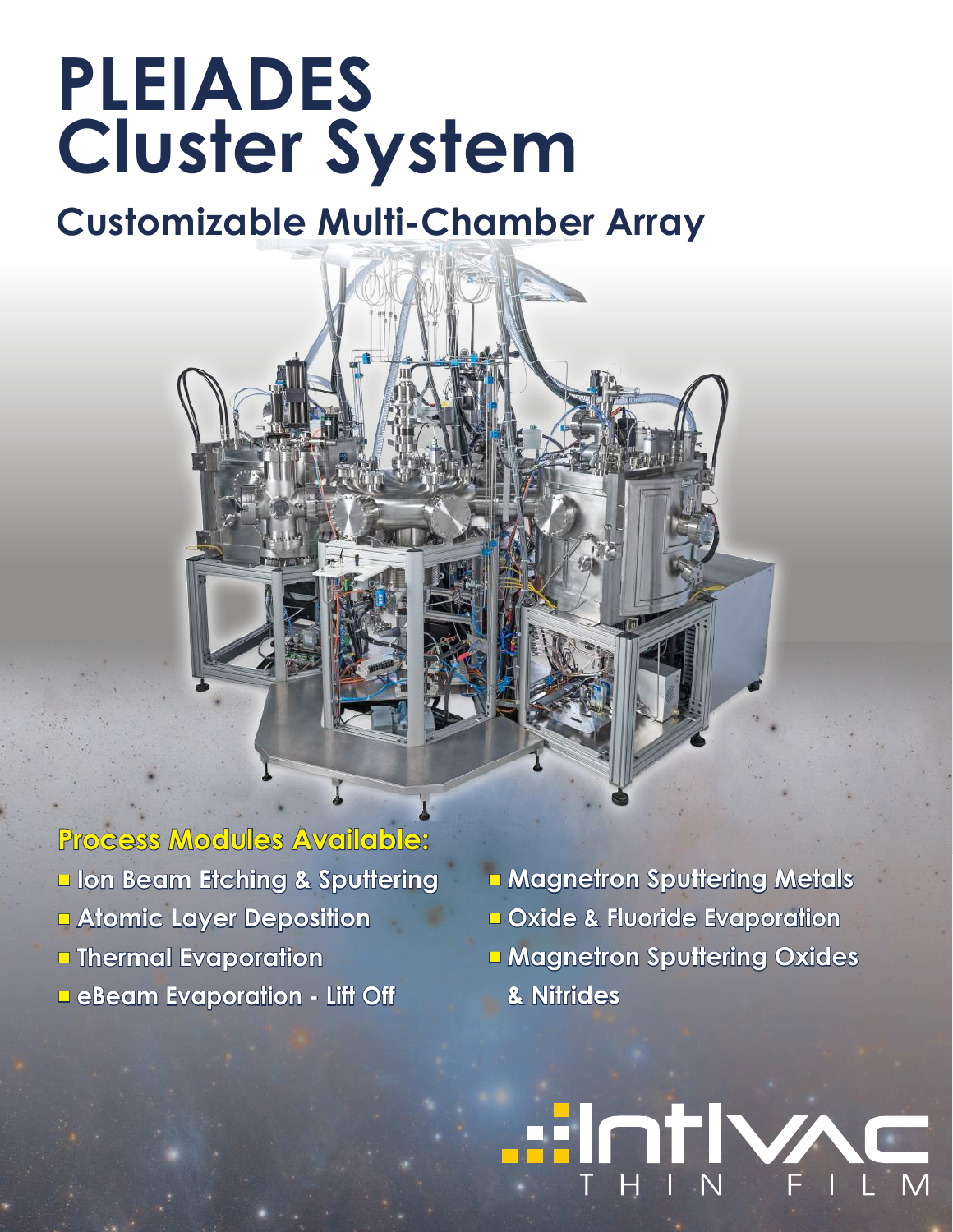# **PLEIADES CLUSTER** *THIN FILM PROCESSING*

The Pleiades (Seven Sisters) System will accommodate your most demanding process requirements. This system allows you to maintain UHV conditions for transfer of your substrates to perform a wide range of thin film processes.

Pleiades can easily cool full wafers to -90°C, while others may be held at temperatures up to 1000°C using our new "Helios" substrate heater.



#### **SYSTEM CAPABILITIES:**

- State-of-the-art cluster system capable of producing and etching thin films of II-VI materials on up to 100mm wafers
- Central radial distribution chamber provides access to all satellite systems with telescopic transfer arm
- Load-lock chamber allows manual loading/unloading and storing of multiple sample carriers at one time



• Can be tailored to address corrosive and toxic properties of materials that can be accommodated in the machine



# **www.intlvacthinfilm.ca**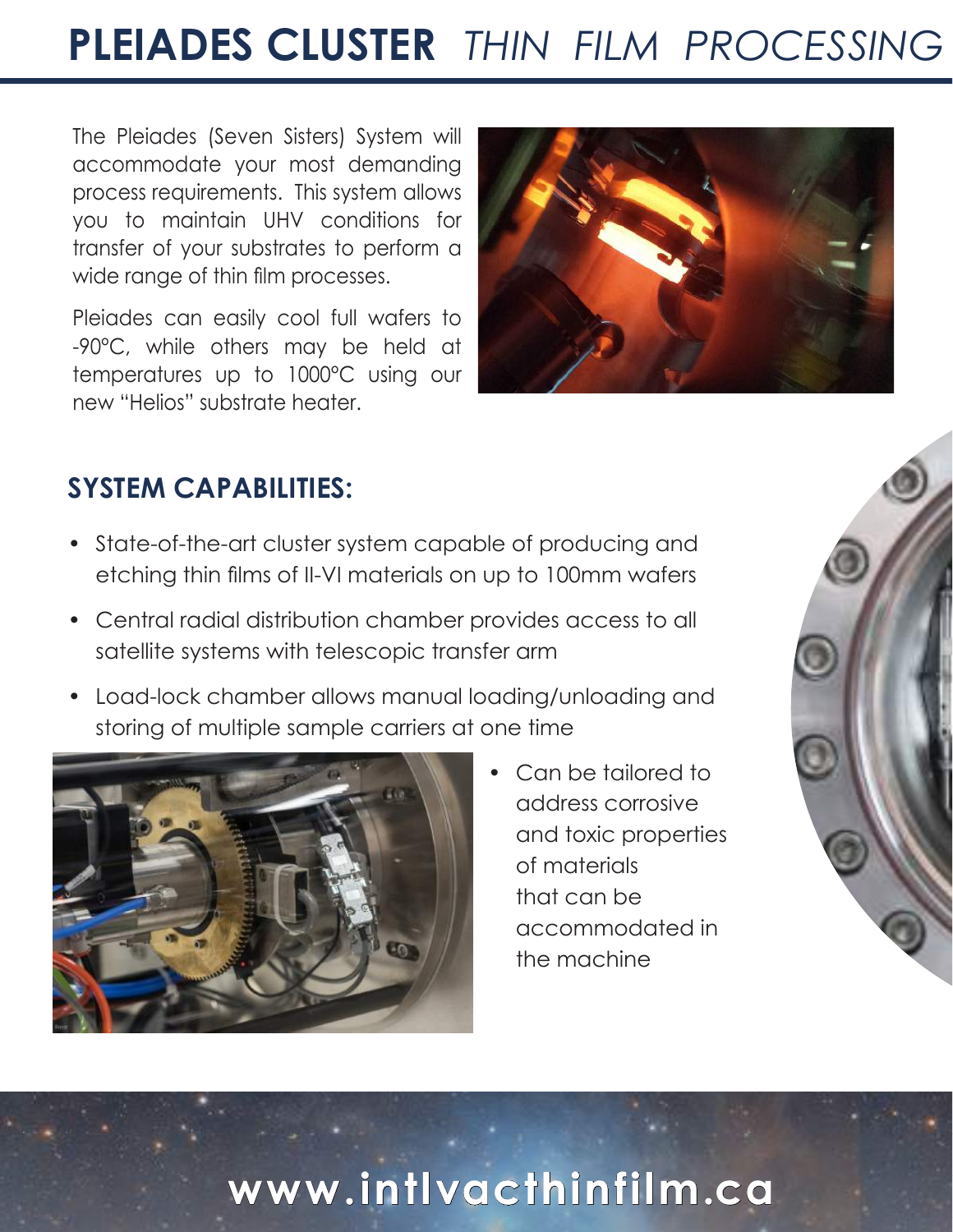## *SYSTEM*

## **HEATING AND COOLING:**

- Direct water-cooled stage with ability to etch at multiple angles in a single automated process etch
- LN2 cooled stage (300K to 100K) with Incident Angle Tilt



• High

temperature radiative Silicon Carbide heating stage, designed for operation in corrosive gas environments

- •High-efficiency heating with exquisite radiative heat management
	- Maximum 1150°C operating temperature, measured behind the sample/wafer carrier
	- The sample/wafer carriers can be blank or hollowed out in the center (with direct exposure of wafer to the heater element)

• Both the heated and the watercooled stages provide continuous rotation for maximized temperature uniformity across the wafer

# **www.intlvacthinfilm.ca**